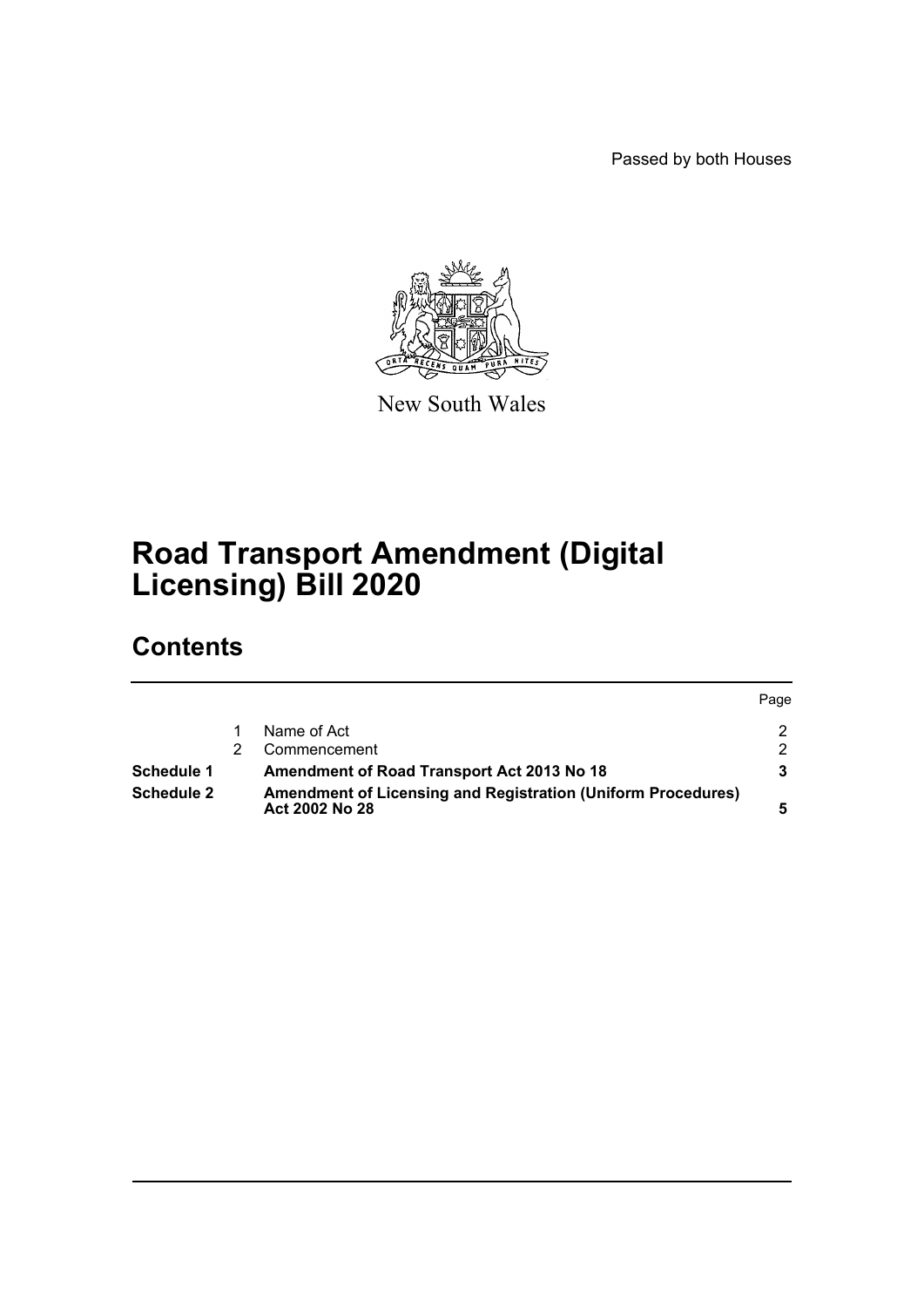*I certify that this public bill, which originated in the Legislative Assembly, has finally passed the Legislative Council and the Legislative Assembly of New South Wales.*

> *Clerk of the Legislative Assembly. Legislative Assembly, Sydney, , 2020*



New South Wales

# **Road Transport Amendment (Digital Licensing) Bill 2020**

Act No , 2020

An Act to amend the *Road Transport Act 2013* to provide for the further use of digital driver licences; to amend the *Licensing and Registration (Uniform Procedures) Act 2002* to provide for the use and sharing of information by licensing authorities; and for related purposes.

*I have examined this bill and find it to correspond in all respects with the bill as finally passed by both Houses.*

*Assistant Speaker of the Legislative Assembly.*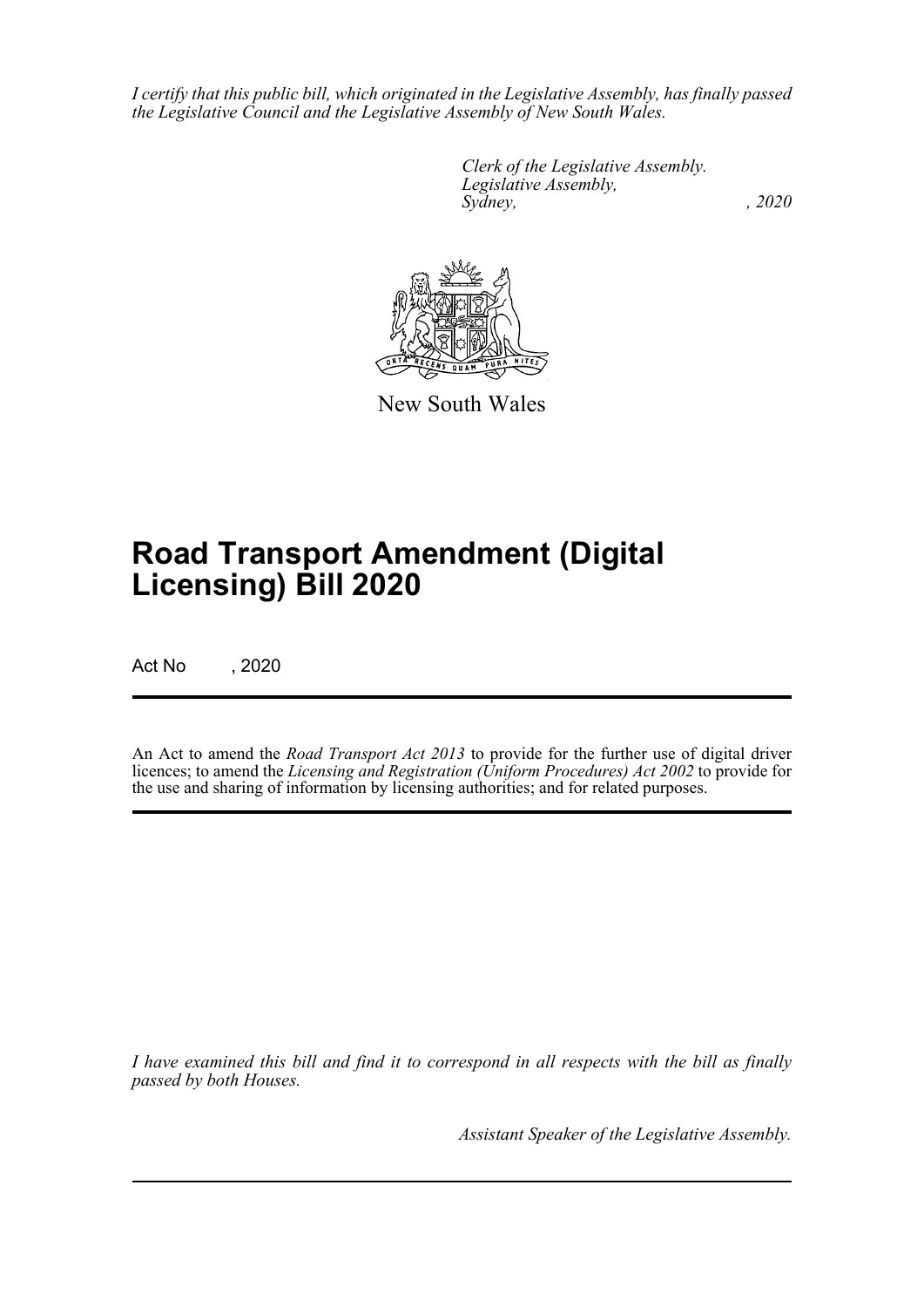Road Transport Amendment (Digital Licensing) Bill 2020 [NSW]

# <span id="page-2-0"></span>**The Legislature of New South Wales enacts—**

# **1 Name of Act**

This Act is the *Road Transport Amendment (Digital Licensing) Act 2020*.

# <span id="page-2-1"></span>**2 Commencement**

This Act commences on the date of assent to this Act.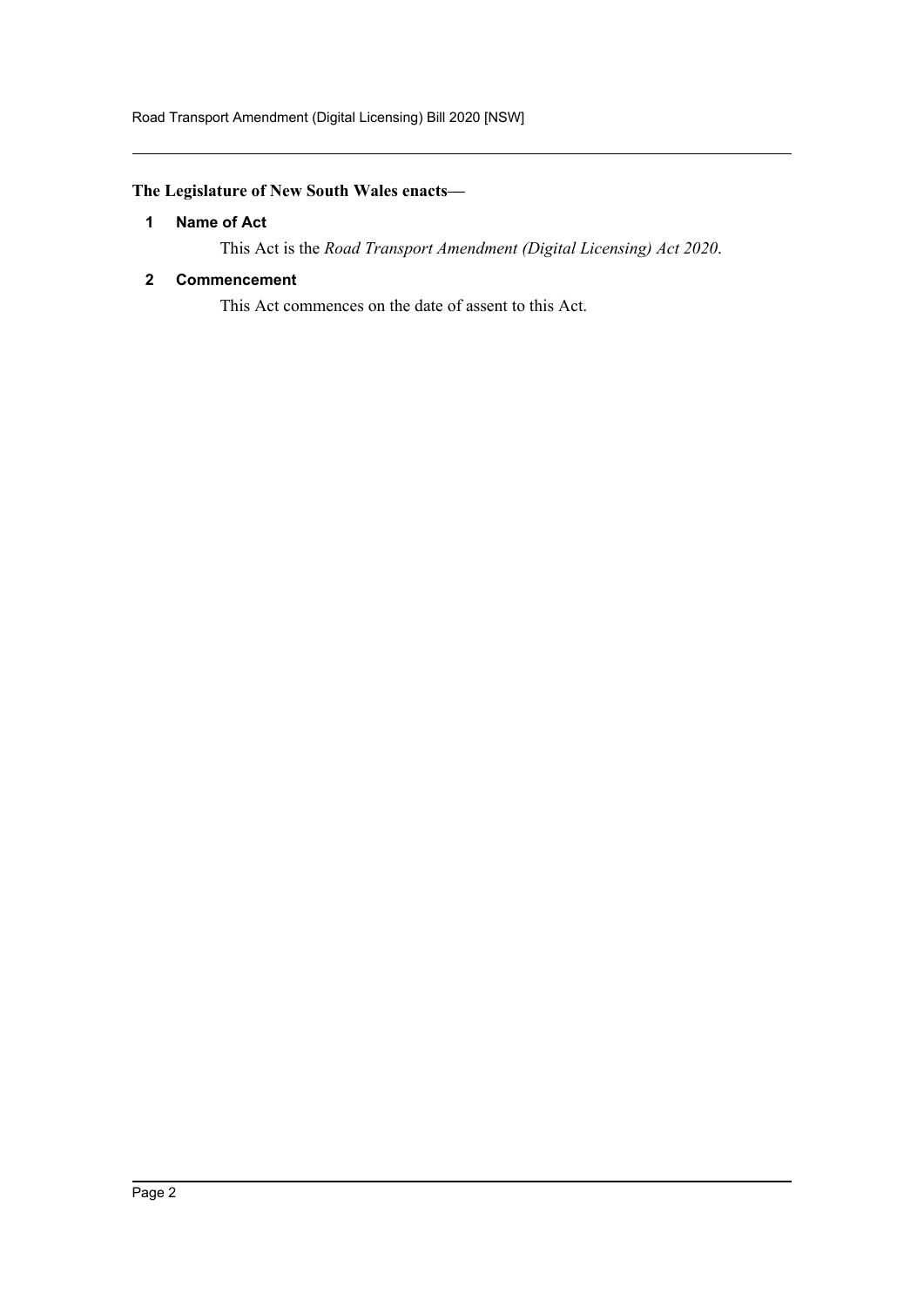# <span id="page-3-0"></span>**Schedule 1 Amendment of Road Transport Act 2013 No 18**

# **[1] Section 4 Definitions**

Omit the definition of *driver licence* from section 4(1). Insert in alphabetical order—

*driver licence* means a document, including an electronic document, issued in accordance with this Act or the regulations, demonstrating that a person has been authorised to drive one or more classes of motor vehicle on a road or road related area.

*use* of a digital driver licence means displaying the digital driver licence, in accordance with section 61C, to a person for a purpose, including for one of the following purposes—

- (a) demonstrating that a person is the holder of a driver licence,
- (b) providing evidence or proof of the licence holder's age, address or identity,
- (c) satisfying a requirement under this Act, or another Act or law, to hold, produce or display, however described, a driver licence.

#### **[2] Section 56 Purposes for which photographs may be kept and used**

Omit "photo-access arrangements" from section 56(1)(d).

Insert instead "information-access arrangements".

# **[3] Section 57 Release of photographs prohibited**

Omit "photo-access arrangements" from section  $57(1)(f)$ .

Insert instead "information-access arrangements".

#### **[4] Section 61A Definitions**

Omit "evidence of the issue of a driver licence using information (including a photograph) from the NSW driver licence register relating to the holder of a driver licence" from the definition of *digital driver licence*.

Insert instead "an electronic document demonstrating that a person has been authorised to drive one or more classes of motor vehicle on a road or road related area".

#### **[5] Section 61A, definition of "relevant purpose"**

Omit the definition.

#### **[6] Section 61C Use of digital driver licence**

Omit section 61C(1)–(3). Insert instead—

- (1) The holder of a digital driver licence may use the digital driver licence by displaying it on a mobile phone or other electronic device in accordance with this section.
- (2) For the avoidance of doubt, a person who displays a digital driver licence in accordance with this section for the purpose of satisfying a requirement under this Act, or another Act or law, to hold, produce or display, however described, a driver licence to another person is taken to have satisfied that requirement.

#### **[7] Section 61E Release of information for digital driver licences**

Omit "to the Secretary or the Chief Executive Officer of Service NSW if the release of information is for the purpose of the issue of a digital driver licence".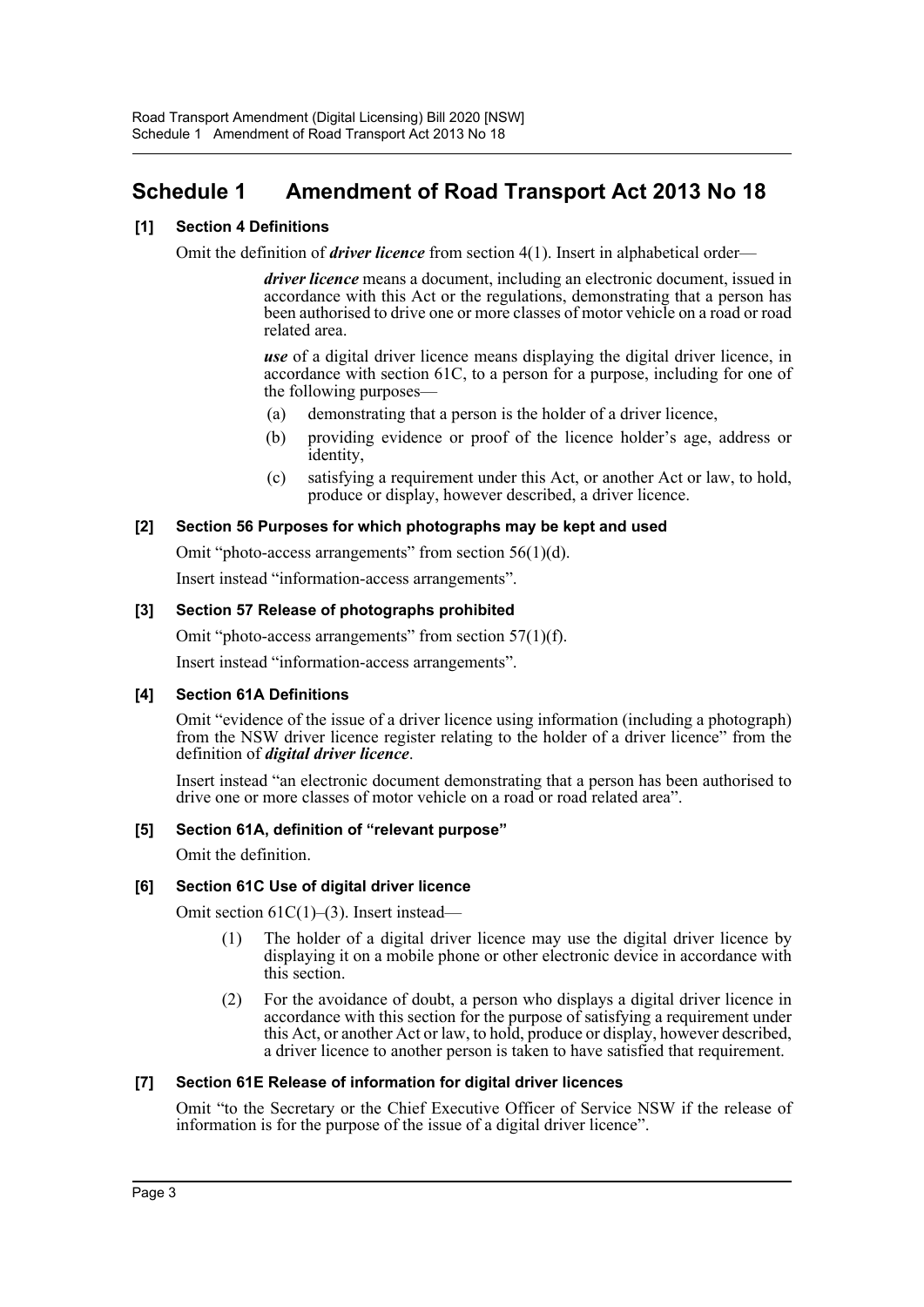Insert instead—

if the release of information is for the purpose of—

- (a) the issue of a digital driver licence, or
- (b) the use of a digital driver licence, or
- (c) verifying the authenticity of a digital driver licence.

# **[8] Section 278A**

Insert after section 278—

# **278A References to holder of driver licence in other Acts or laws**

- (1) For the avoidance of doubt, a reference in an Act or law to the holder of a driver licence, however described, is a reference to a person who has been issued, in accordance with this Act or the regulations, a driver licence.
- (2) A person ceases to be the holder of a driver licence if the licence expires, and is not renewed, or the person is required to surrender the driver licence.

# **[9] Schedule 1 Examples of statutory rule-making powers**

Insert after clause  $1(2)(f)$ —

(fa) the use of a digital driver licence, including prescribing circumstances in which a digital driver licence must not be used, and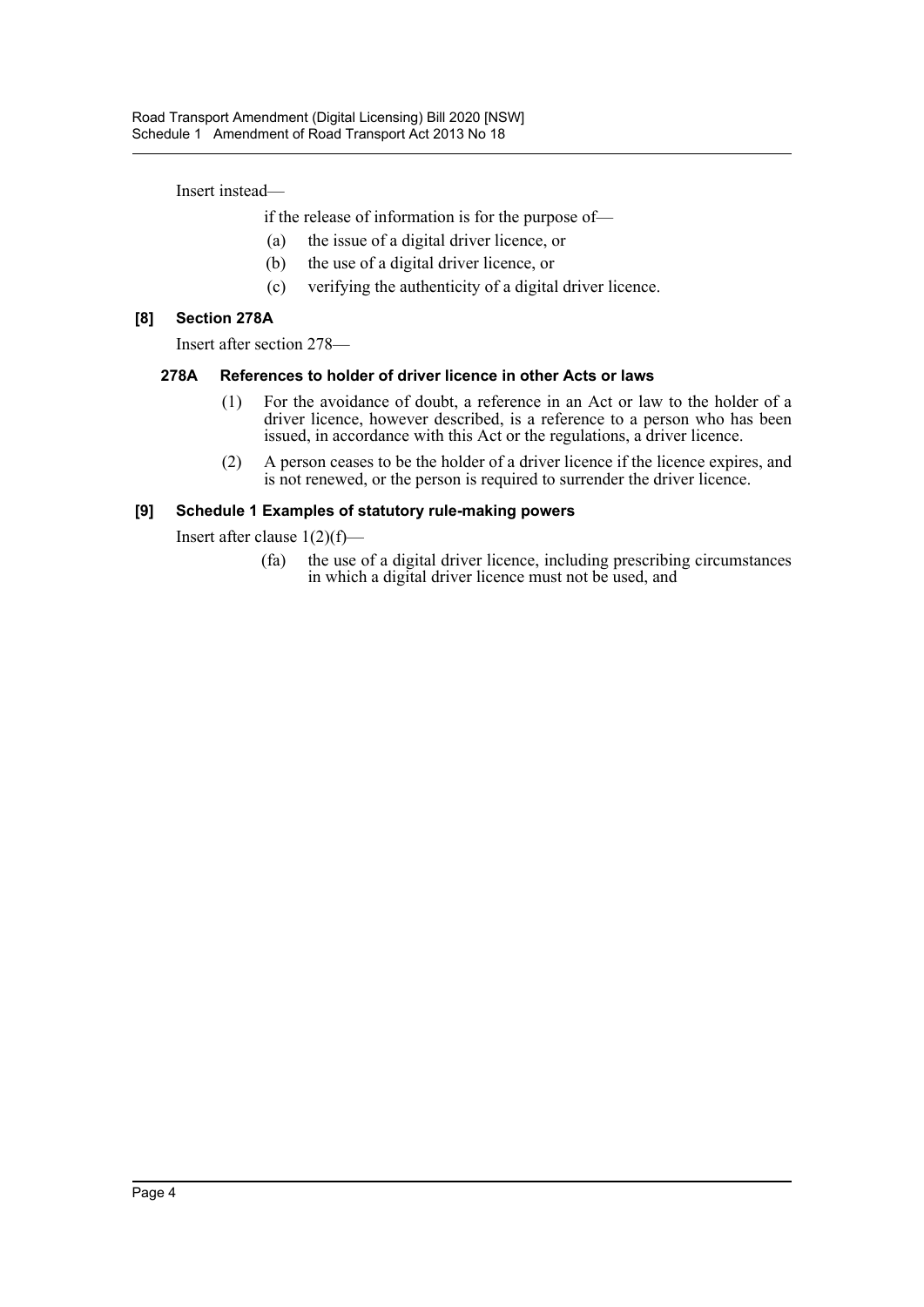# <span id="page-5-0"></span>**Schedule 2 Amendment of Licensing and Registration (Uniform Procedures) Act 2002 No 28**

# **[1] Part 4A**

Omit the Part. Insert instead—

# **Part 4A Retention, use and protection of information**

# **Division 1 Preliminary**

# **80A Application of Part**

This Part applies to information, including photographs, obtained by a licensing authority in connection with—

- (a) an application for the issue of a licence, or
- (b) a licence issued by the authority.

#### **80B Definitions**

In this Part—

*information* means information, including photographs, obtained from an applicant in connection with an application for a licence made by the applicant or from the holder of a licence in connection with the licence.

*information-access arrangement*—see section 80C(1).

*issue*, in relation to a licence, includes grant or renew.

*licence* means a licence, registration, permit or other authorisation issued under an Act or other statutory instrument.

*licensing authority* means a person or body authorised under an Act or statutory instrument to grant a licence.

#### *relevant criminal proceedings* means—

- (a) criminal proceedings under the legislation under which an application for a licence is made or a licence is issued, or
- (b) proceedings under Part 5, Division 3 of the *Crimes Act 1900* in relation to a licence.

*service provider*—see section 80C(1)(b).

#### **Division 2 Information-access arrangements**

#### **80C Arrangements for provision of information in connection with licences**

- (1) A licensing authority may enter into the following arrangements (*information-access arrangements*) to facilitate the provision or sharing of information to which this Part applies—
	- (a) arrangements with another licensing authority for the provision or sharing of information as a means of compliance with a lawful requirement that an applicant provide information in connection with an application for a licence,
	- (b) arrangements with a person or body (a *service provider*) for the provision by the service provider of information services in connection with the arrangements referred to in paragraph (a), being services relating to the collection, processing, disclosure or use of, or provision of access to, information.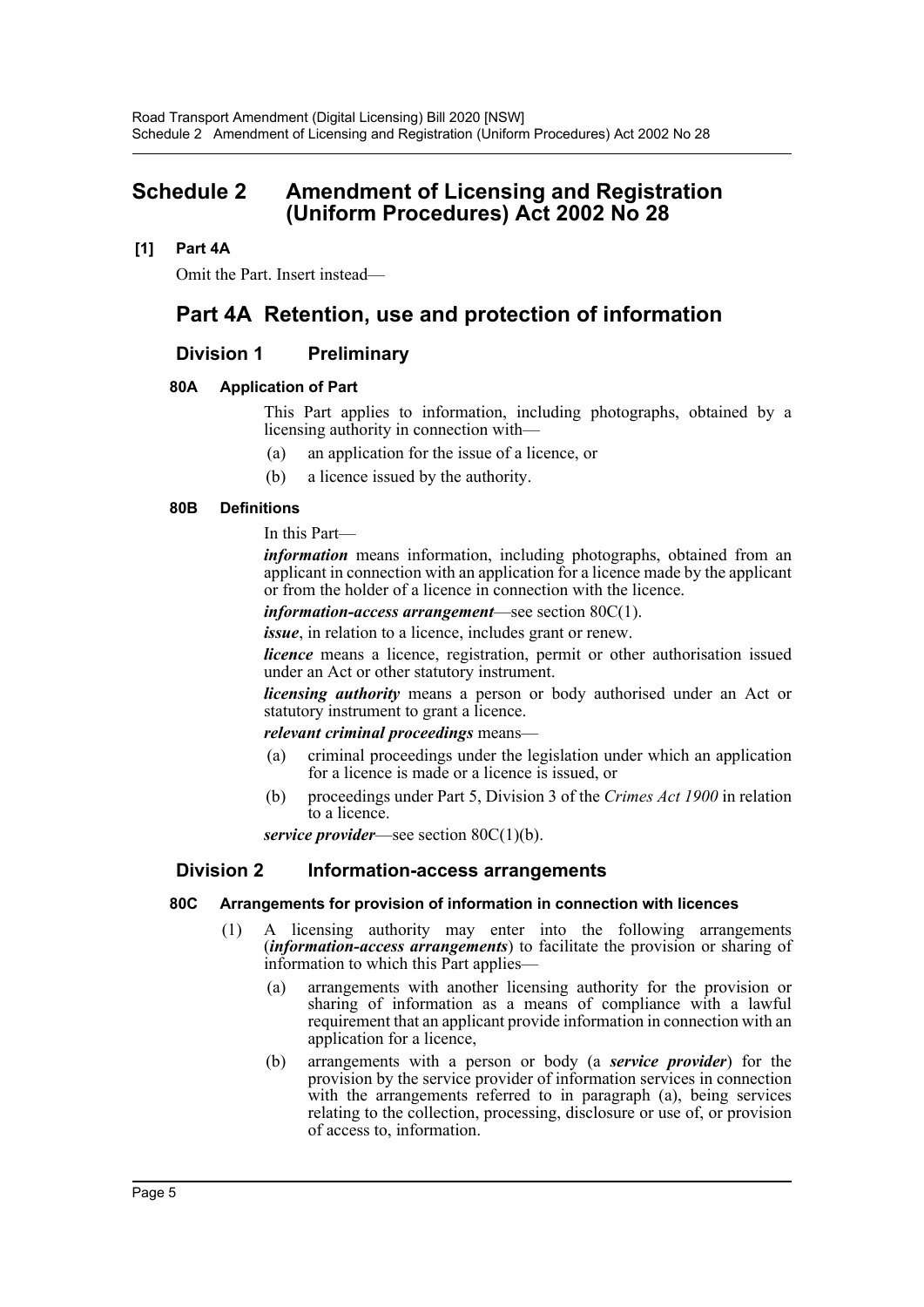- (2) A licensing authority may only provide or share information under an information-access arrangement if—
	- (a) the information was obtained by the licensing authority from an applicant in connection with an application for the issue of a licence or from the holder of a licence in connection with the licence held, and
	- (b) the applicant consented to the sharing of the information under information-access arrangements.
- (3) A licensing authority may only request information under an information-access arrangement in respect of an applicant for the issue of a licence if the licensing authority has obtained the consent of the applicant to collect the information under an information-access arrangement.
- (4) Despite subsection (2), a licensing authority may provide or share information under an information-access arrangement without the consent of the applicant for a purpose referred to in section  $80I(1)(d)$  or (e).

#### **80D What information-access arrangements can provide for**

Without limiting the matters that may be provided for in information-access arrangements, the arrangements may include provision for or with respect to the following—

- (a) authorising a licensing authority to take, store, use and provide information for the purposes of the arrangements, including information already held by the licensing authority in the exercise of any other functions of the licensing authority,
- (b) authorising the collection of information by a licensing authority for use in connection with applications, including information to assist the licensing authority to identify applicants,
- (c) authorising the disclosure by a licensing authority to another licensing authority of information held by the licensing authority for the purpose of assisting in verifying the identity of an applicant,
- (d) providing for the exercise by a service provider for or on behalf of a licensing authority of any functions of the licensing authority under the arrangements,
- (e) providing for the sharing of information to update and maintain consistent records between licensing authorities,
- (f) the fees to be paid by a licensing authority or applicant for or in connection with services provided by another licensing authority under the arrangements.

#### **80E Functions for purposes of information-access arrangements**

- (1) Licensing authorities and service providers are authorised to enter into the information-access arrangements under this Part.
- (2) Licensing authorities and service providers have and may exercise the functions conferred or imposed on them by or under the information-access arrangements.
- (3) Licensing authorities are authorised to charge and recover any fees that the information-access arrangements provide are payable to a licensing authority.
- (4) This section does not limit any power of a licensing authority to charge or recover a fee under another Act or otherwise.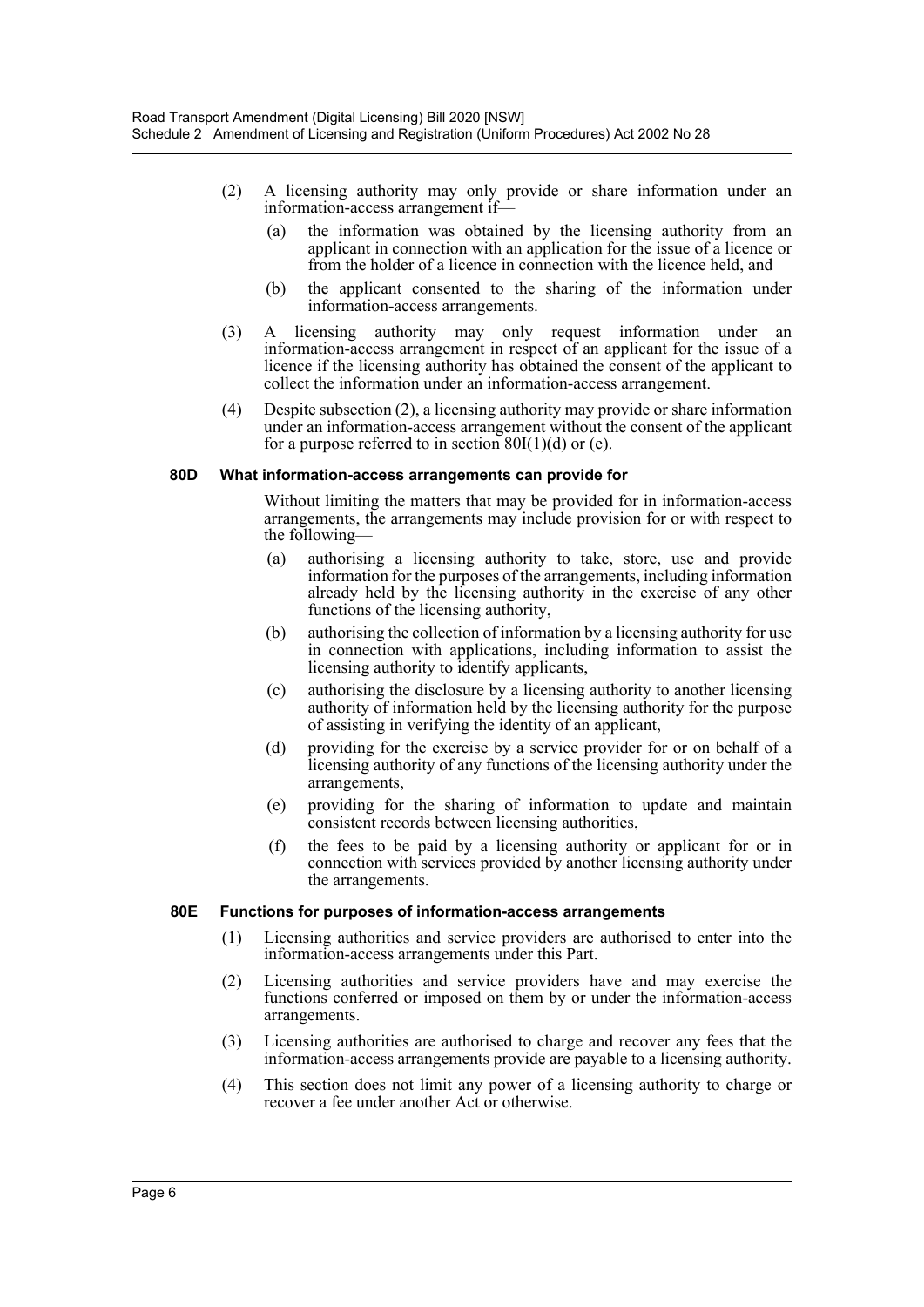#### **80F Licensing authorities required to accept photographs provided under information-access arrangements**

- (1) A photograph of an applicant provided under information-access arrangements is to be accepted by a licensing authority as having been provided by the applicant, unless the licensing authority is permitted under the arrangements to reject the photograph.
- (2) A licensing authority may reject a photograph provided under an information-access arrangement, but only in the following circumstances—
	- (a) the photograph is not a sufficiently recent photograph, having regard to the need for the photograph to be adequate for use as a means of identification until the end of the period of currency of the licence or certificate of registration concerned,
	- (b) the image quality or other technical qualities of the photograph are not adequate, having regard to any special aspects of the purpose for which the photograph is to be used,
	- (c) the circumstances prescribed by the regulations as justifying the rejection of the photograph by a licensing authority.

# **Division 3 Security and protection of photographs**

# **80G Photographs to which Division applies**

This Division applies to photographs held by a licensing authority or service provider that were-

- (a) taken by the authority or service provider and are subject to information-access arrangements, or
- (b) provided to the authority or service provider under an information-access arrangement.

#### **80H Keeping and use of photographs**

- (1) A photograph to which this Division applies may be kept and used by a licensing authority or service provider for one or more of the following purposes only—
	- (a) to assist a licensing authority to verify the identity of a person whose photograph is taken or provided by another licensing authority under information-access arrangements or to assist another licensing authority to verify the identity of an applicant,
	- (b) to facilitate reproducing the likeness of a person on a licence in connection with which the photograph was taken or provided,
	- (c) the exercise of any function conferred or imposed by or under the information-access arrangements,
	- (d) a purpose that is reasonably necessary for the proper exercise of any of the investigative functions of the licensing authority or its conduct of any lawful investigation,
	- (e) for an investigation relating to or leading to relevant criminal proceedings or for the conduct of relevant criminal proceedings,
	- (f) for a photograph to which Part 4 of the *Photo Card Act 2005* applies a purpose for which the photograph may be kept and used by Transport for NSW under that Part,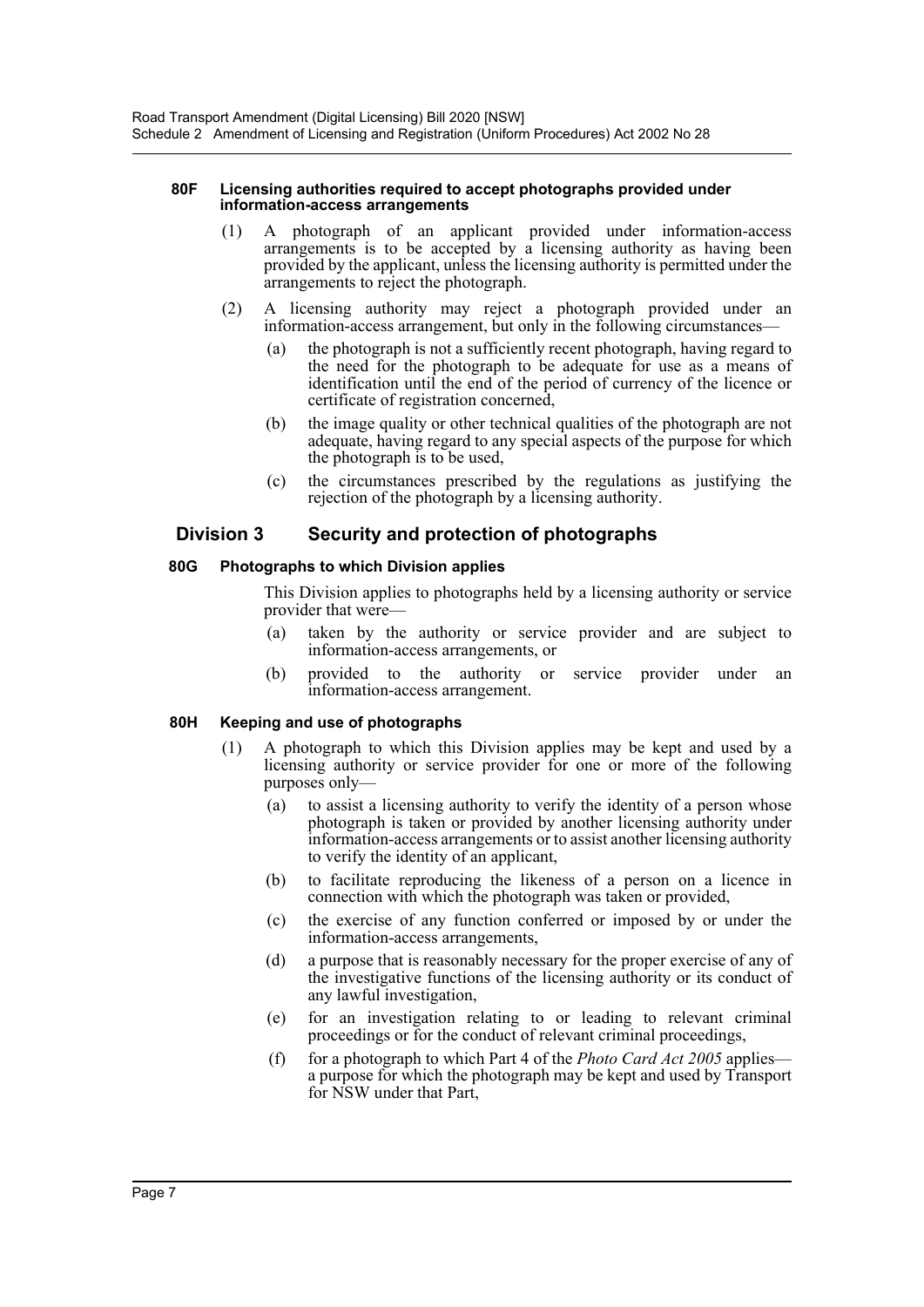- (g) for a photograph to which Part 3.5 of the *Road Transport Act 2013* applies—a purpose for which the photograph may be kept and used under that Part by the Authority within the meaning of that Act.
- (2) The photograph may be used for a purpose set out in this section at the time that the photograph was obtained or at a later time.

#### **80I Release of photographs**

- (1) A licensing authority or service provider must ensure that a photograph to which this Division applies is not released except—
	- (a) in the exercise of any function conferred or imposed by or under the information-access arrangements, or
	- (b) for a purpose that is reasonably necessary for the proper exercise of an investigative function of the authority or service provider or its conduct of a lawful investigation, or
	- (c) for an investigation relating to or leading to relevant criminal proceedings or for the conduct of relevant criminal proceedings, or
	- (d) as provided under any other law, or
	- (e) to the person whose likeness is shown in the photograph, or
	- (f) as authorised or required under Part 4 of the *Photo Card Act 2005* in respect of the release of photographs to which that Part applies, or
	- (g) as authorised or required under Part 3.5 of the *Road Transport Act 2013* in respect of the release of photographs to which that Part applies.
- (2) If the Privacy Commissioner has approved a protocol that is applicable to the release of a photograph under subsection  $(1)(\overline{b})$  or (c), the photograph must not be released otherwise than in accordance with the protocol.

# **Division 4 Miscellaneous**

#### **80J Access to and alteration of information**

(1) Sections 14 and 15 of the *Privacy and Personal Information Protection Act 1998* do not apply to a licensing authority or service provider in respect of information obtained under an information-access arrangement, except as provided by this section.

**Note.** Sections 14 and 15 continue to apply in respect of a licensing authority or service provider in respect of information and photographs obtained directly from an applicant in connection with an application.

- (2) If an individual makes a request of a licensing authority under section 14 of the *Privacy and Personal Information Protection Act 1998* and the licensing authority obtained information about the individual under information-access arrangement, the licensing authority is to—
	- (a) provide the individual with the information in accordance with that section, and
	- (b) specify the licensing authority or service provider from which the information was obtained.
- (3) If an individual makes a request of a licensing authority under section 15 of the *Privacy and Personal Information Protection Act 1998* and the licensing authority obtained information about the individual under an information-access arrangement, the licensing authority is to—
	- (a) forward the request to the licensing authority or service provider from which the information was obtained, and